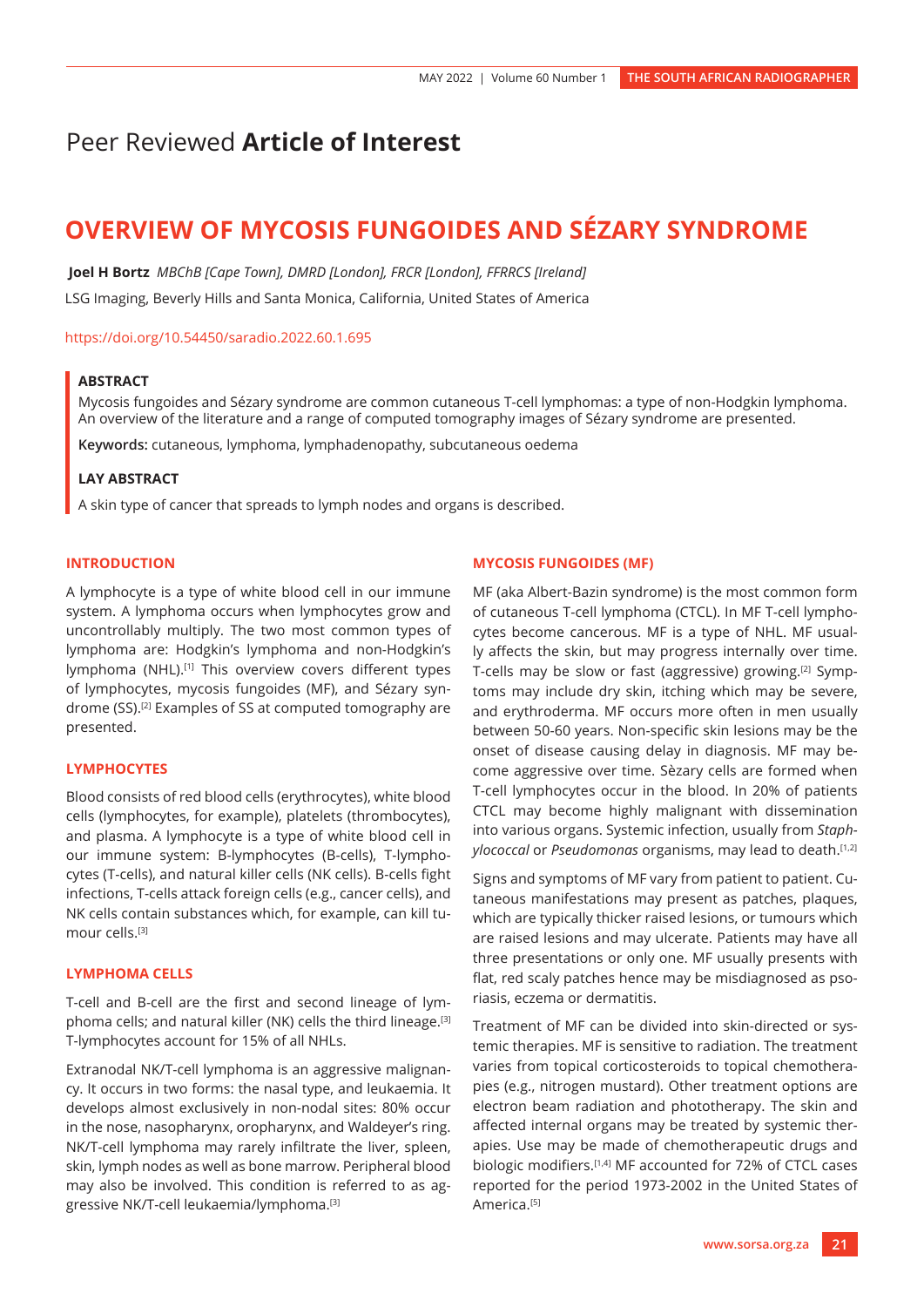#### **SÉZARY SYNDROME (SS)**

It is not known whether SS is an advanced form of MF or a separate disease. SS is a T-cell lymphoma of the skin and peripheral blood and was recognised in 1938.[2] It is a type of NHL.

SS accounted for 2.5% of CTCL cases reported for the period 1973-2002 in the United States of America.<sup>[5]</sup> Staging of patients is useful for guiding and treatment and in assessing progress.<sup>[6]</sup> There are four treatment groups.

- T1: platelets and plaques affecting <10% of body surface area
- T2: patches and plaques affecting >10% of body surface area
- T3: presence of tumours (i.e., raised dome-shaped lesions >1cm in diameter)
- T4: erythroderma affecting >80% of body surface area.<sup>[7]</sup>

It is not invariable for patients to progress from one T stage to another. Patients with T1 disease have an excellent prognosis and healthy life expectancy. Those with T2 disease have a median survival of 10-12 years with a 25% risk of disease progression to a more advanced level. T3 means that the disease is usually in an advanced stage; erythroderma affects more than 80% of the body surface in T4 disease. Oedema may occur.

Those with visceral involvement are high risk cases with a median survival of 1-2 years. Those who only have tumours or erythroderma have a median survival of 4-5 years. Those who only have erythrodermic CTCL have a worse prognosis than those with patch or plaque disease. Advanced age (>65 years), number of previous treatments, enlargement of peripheral lymph nodes and leukaemia cells in the blood worsen the prognosis.[7]

#### **ROLE OF IMAGING IN MF AND SS**

CT should be performed as part of the initial staging, and as a follow-up baseline in patients with advanced MF, SS, and variant CTCL. Upstaging of the disease may also occur. Inguinal and axillary nodes occur frequently. Visceral involvement is infrequent.[8]

According to Raanani<sup>[9]</sup> CT and PET/CT are mainly used for diagnosis of MF. Since internal organ involvement without lymphadenopathy is rare in patients with T1 and T2 disease means that CT has limited value. It is routinely used in those with T3-4 disease to assess degree of involvement of viscera and lymph nodes. CT assessment of lymph node enlargement is however limited to size and shape of the node, and is also poor in detecting bone marrow involvement.<sup>[9]</sup>

PET/CT can increase the sensitivity of detection of affected lymph nodes and to judge the response to treatment with those in the advanced disease stage. The superior sensitivity of fludeoxyglucose (FDG) has resulted in an increased use for staging and response to treatment of aggressive lymphomas. 18FDG PET/CT plays an important role in (i) the detection and staging of lymphoma, (ii) restaging after treatment, (iii) monitoring treatment response, and (iv) radiotherapy planning.<sup>[10]</sup> PET/CT improves detection of extranodal involvement and accuracy of baseline staging compared to CT.[11] MRI is used in the diagnosis and follow-up of extranodal T-cell lymphoma.[12]

Pulmonary involvement may occur in SS.<sup>[13]</sup> Figures 1a and b depict pulmonary involvement in SS. The tumour-node-metastasis-blood (TNMB) classification of SS is used to assess lymph node involvement.<sup>[14]</sup> Figure 1a and Figures 2 to 4 show lymph node involvement. Oedema may occur in SS. Figures 5a and b show prominent subcutaneous oedema.



Figure 1a. Axial view showing bilateral pleural effusion. Green arrows (L). Red arrow (R). L>R. Large bilateral axillary lymphadenopathy (red squares).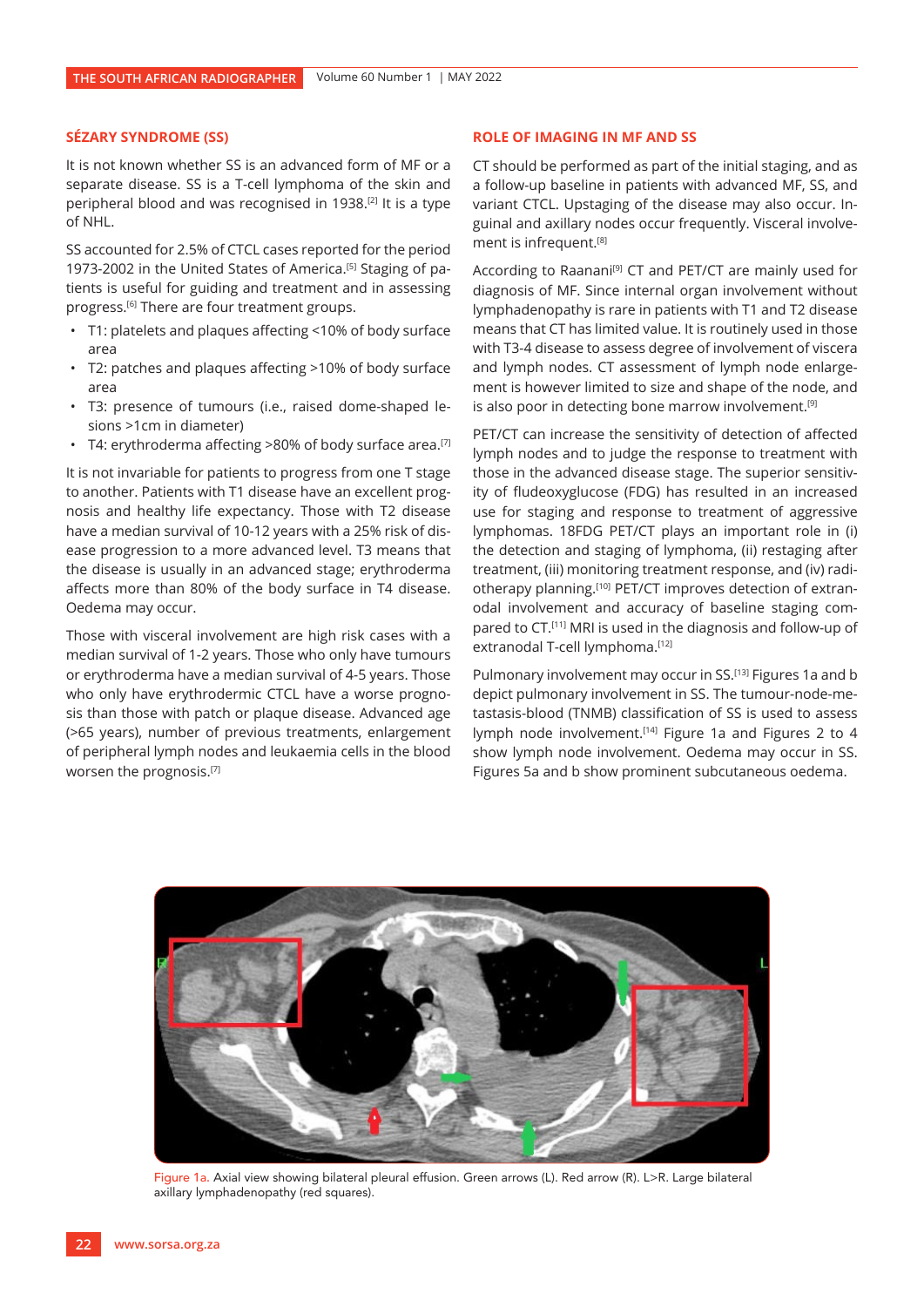

Figure 1b. Axial view showing bilateral pleural effusion. Red arrow (R). Green arrows (L). No parenchymal masses.



Figure 2. Axial view showing multiple enlarged mesenteric nodes (red diamond).



Figure 3. Axial view showing para-aortic lymphadenopathy (white arrows). A = aorta. RK = right kidney. LK = left kidney.



Figure 4. Axial view showing prominent subcutaneous oedema anteriorly in the lower abdominal wall (white arrows) and posteriorly involving the lower back and buttocks (red arrows). Red lines = pelvic lymphadenopathy.